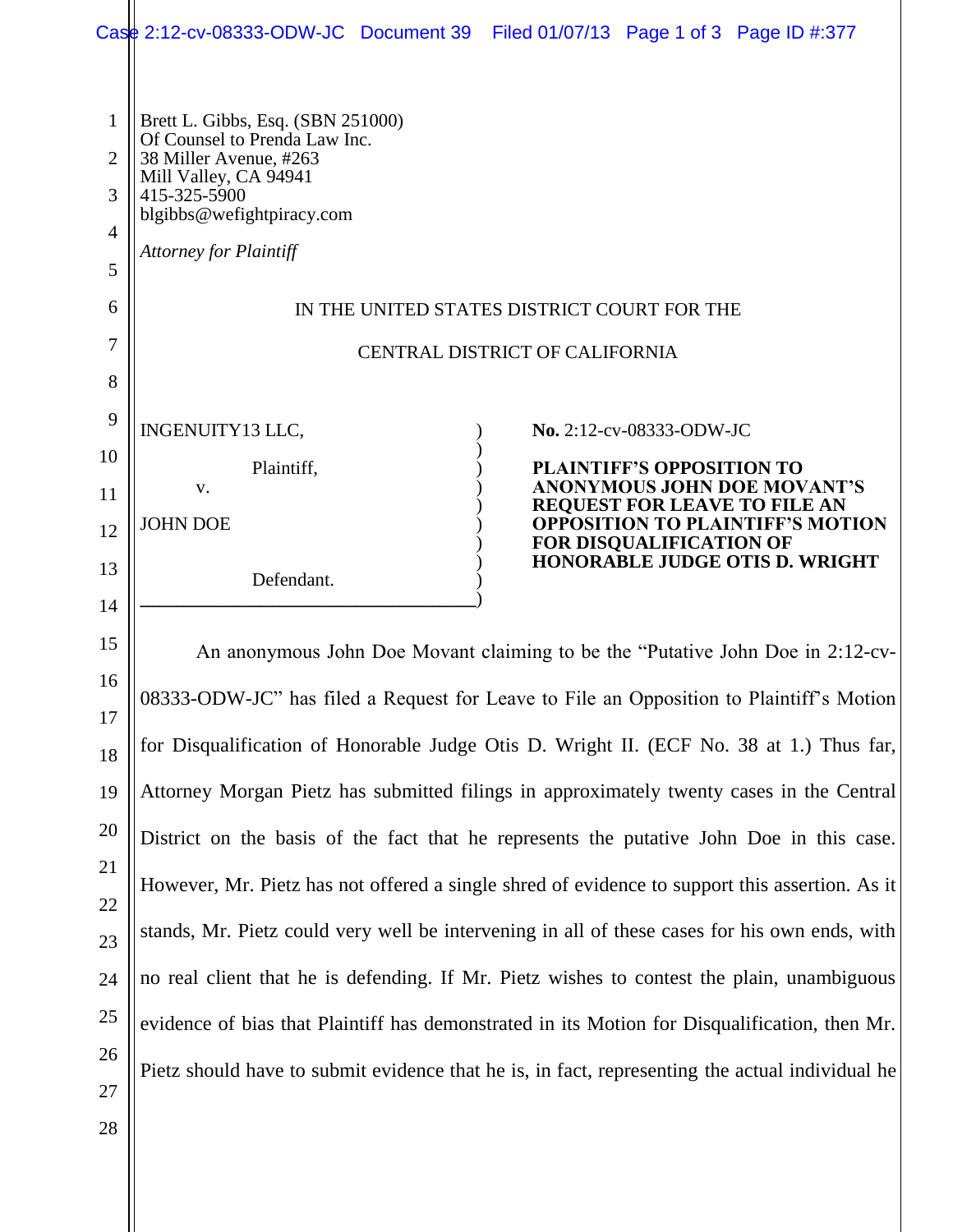claims to represent, and *not* merely inserting himself into cases on the pretense of representing that individual.

This concern is particularly relevant to the instant Cause, wherein Plaintiff has asserted that the judge assigned to the instant action is biased and should be disqualified. Mr. Pietz has demonstrated repeated hostility toward Plaintiff and toward the undersigned, and, as such, would have sufficient motive to interfere with Plaintiff's cases without the *formality* of actually having a client involved in the instant litigation. For the reasons contained herein, the "putative John Doe in 2:12-cv-08333-ODW-JC" could be an invention of Mr. Pietz, and Mr. Pietz should thus be required to submit evidence that he actually represents the individual whom he claims to represent.

14 16 18 22 25 26 Second, Mr. Pietz states that his "request is occasioned because it is not clear whether the Disqualification Motion is being made on an *ex parte* basis or not—it does not comply with any of the required *ex parte* procedures mandated by Local Rule." (ECF No. 38, pg. 2.) Further, he points out that there was no hearing date set for this motion. Mr. Pietz appears very confused about the disqualification procedure. It seems that Mr. Pietz is not familiar with the Court's Rules and/or General Order 08-05, something that he should have been familiar with when applying to practice in this district. First of all, as pointed out above, a *non-party* has no right to interject its response in any matter. Second, should he interject, he should at least try to do some nominal research to ensure that he is correct in his arguments. Per the procedures laid out in General Order 08-05, the Motion made here was "referred to the Clerk for random assignment to another judge." In other words, at the time of filing the Motion, Plaintiff had no idea as to who the "another judge" would be. In other words, it was

2

28

27

1

2

3

4

5

6

7

8

9

10

11

12

13

15

17

19

20

21

23

24